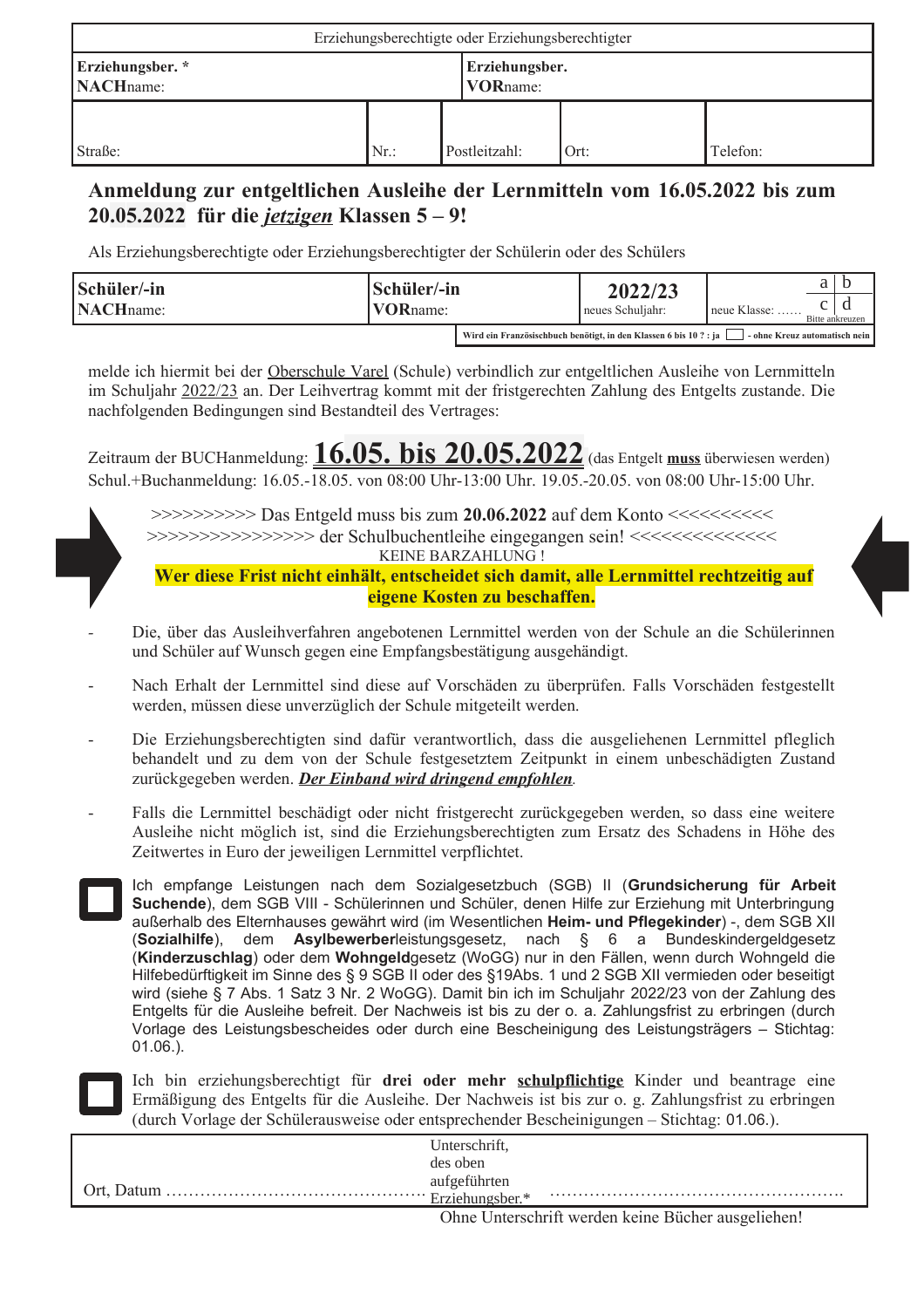# Entleihgebühren für die Schulbücher in OBS Varel im Schuljahr 2022/2023

- 1. Die Entleihe von Schulbüchern im aktuellen Schuljahr findet NICHT als Einzelentleihe, sondern als Paketentleihe statt.
- 2. Es ist eine Durchschnittsgebühr/Jahrgang aus den Entleihgebühren für alle 6 Jahrgänge gebildet worden. Im Durchschnitt ist eine Entleihgebühr von ca. 35 % des Ladenpreises zu Grunde gelegt worden.

| Schuljahr:                                                                     | Ladenpreis: (in $\epsilon$ ) | Entleihgebühren: | Mit Französisch: $(\epsilon)$ |  |  |
|--------------------------------------------------------------------------------|------------------------------|------------------|-------------------------------|--|--|
|                                                                                |                              | (€)              | $(+ 6,- 6)$                   |  |  |
|                                                                                |                              | Oberschule       |                               |  |  |
| 5 OS                                                                           | 216,60                       | 54,00            |                               |  |  |
| 6 OS                                                                           | $*74,50$                     | 54,00            | 60,00                         |  |  |
| 7 OS                                                                           | 229,55                       | 54,00            | 60,00                         |  |  |
| 8 OS                                                                           | $*112,45$                    | 54,00            | 60,00                         |  |  |
| 240,53<br>54,00<br>9 OS<br>60,00                                               |                              |                  |                               |  |  |
| 10 OS                                                                          | $*50,20$                     | 54,00            | 60,00                         |  |  |
| * Die Doppeljahrgangsbücher werden herausgerechnet.                            |                              |                  |                               |  |  |
| Sie müssen natürlich im Jahr zuvor abgegeben werden!                           |                              |                  |                               |  |  |
| 5-10 OS Summenunterschiede Aufgrund der unterschiedlichen Kurs Bücher möglich. |                              |                  |                               |  |  |

#### 2. Die Abgabe der Buchanmeldungen ( und gegebenenfalls: der Bescheide) erfolgt zu folgenden Zeiten:

| Montag,     | 16.05.22, 08:00 - 13:00 Uhr |
|-------------|-----------------------------|
| Dienstag,   | 17.05.22, 08:00 - 13:00 Uhr |
| Mittwoch,   | 18.05.22, 08:00 - 13:00 Uhr |
| Donnerstag, | 19.05.22, 08:00 - 15:00 Uhr |
| Freitag,    | 20.05.22, 08:00 - 15:00 Uhr |

(auch für die neuen 5. Klassen) (auch für die neuen 5. Klassen) (auch für die neuen 5. Klassen) (auch für die neuen 5. Klassen) (auch für die neuen 5. Klassen)

#### 3. ACHTUNG : die Zahlung erfolgt per Überweisung, folgende Bankdaten:

# **WICHTIG:** Zahlungszeitraum : 16.05.2022 bis zum 20.06.2022

| Zahlungsempfänger:                                                                                                                                                                   | <b>OBERSCHULE VAREL</b>                                                                                         |  |  |
|--------------------------------------------------------------------------------------------------------------------------------------------------------------------------------------|-----------------------------------------------------------------------------------------------------------------|--|--|
| <b>IBAN:</b>                                                                                                                                                                         | DE17 2802 0050 9603 3113 00                                                                                     |  |  |
| $BIC = nicht notwendig$                                                                                                                                                              |                                                                                                                 |  |  |
| Kreditinstitut:                                                                                                                                                                      | <b>OLB VAREL</b>                                                                                                |  |  |
| Verwendungszweck:                                                                                                                                                                    |                                                                                                                 |  |  |
|                                                                                                                                                                                      | <b>SB2223</b> +Nachname und Vorname der Schülerin bzw. des Schülers + Klasse                                    |  |  |
| Beispiel :                                                                                                                                                                           | SB2223 Mustermann, Max, 5b                                                                                      |  |  |
| SB2223 ist das neue Kassenzeichen, es darf nicht verändert werden.<br><b>Achtung-Hinweis:</b><br>Es darf kein Freizeichen hinzugefügt werden oder ein Buchstabe vergessen<br>werden. |                                                                                                                 |  |  |
|                                                                                                                                                                                      | Zusätzliche Informationen entnehmen Sie bitte den<br><u>Überweisungsinformationen für die Schulbuchausleihe</u> |  |  |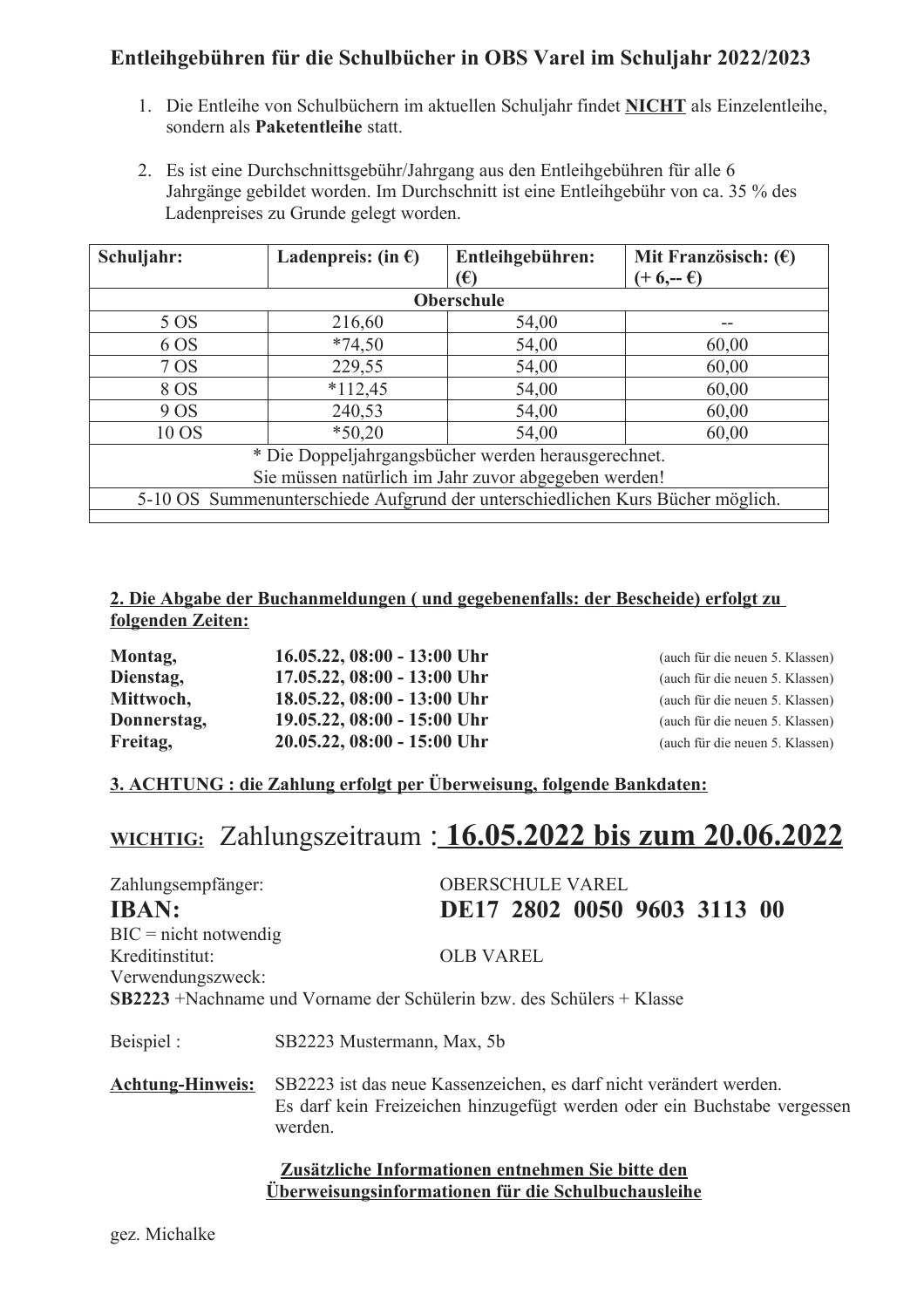# Oberschule Varel, Arngaster Str. 9, 26316 Varel

02.03.2022

Datum

# Information über die entgeltliche Ausleihe von Lernmitteln

Sehr geehrte Damen und Herren!

Auch in diesem Schuljahr können an unserer Schule die meisten Lernmittel gegen Zahlung eines Entgelts ausgeliehen werden. Die Ausgestaltung des Ausleihverfahrens richtet sich nach den Beschlüssen der Gesamtkonferenz. Die Teilnahme an dem Ausleihverfahren ist freiwillig und kann für jedes Schuljahr neu entschieden werden.

Welche Lernmittel Sie im neuen Schuljahr ausleihen können, ist aus der beiliegenden Liste ersichtlich; dabei werden wie bisher schon benutzte, aber auch neue Lernmittel ausgeliehen. Auf dieser Liste sind auch die Ladenpreise und das von unserer Schule für die Ausleihe erhobene Entgelt angegeben. Damit können Sie in Ruhe vergleichen und dann entscheiden, ob und in welchem Umfang Sie von dem Angebot Gebrauch machen wollen. Welche Lernmittel in jedem Fall von Ihnen selbst zu beschaffen sind, ist auf der Liste zusammengestellt.

Wenn Sie an dem Ausleihverfahren teilnehmen wollen, geben Sie bitte das beiliegende Formular "Anmeldung zur entgeltlichen Ausleihe..." ausgefüllt und unterschrieben an die Schule zurück.

#### Die Anmeldung der Buchausleihe muss für das Schuljahr 2022/23 zu folgenden Zeiten abgegeben werden:

| Montag,     | $16.05.22$ , $08:00 - 13:00$ Uhr |
|-------------|----------------------------------|
| Dienstag,   | 17.05.22, 08:00 - 13:00 Uhr      |
| Mittwoch,   | 18.05.22, 08:00 - 13:00 Uhr      |
| Donnerstag, | 19.05.22, 08:00 - 15:00 Uhr      |
| Freitag,    | 20.05.22, 08:00 - 15:00 Uhr      |

(auch für die neuen 5. Klassen) (auch für die neuen 5. Klassen) (auch für die neuen 5. Klassen) (auch für die neuen 5. Klassen) (auch für die neuen 5. Klassen)

Wer diese Frist der Anmeldung und/ oder den Überweisungszeitraum nicht einhält, entscheidet sich damit, alle Lernmittel rechtzeitig auf eigene Kosten zu beschaffen. Hinweis: keine Barzahlung

**ACHTUNG:** Die Zahlung ist wie folgt vorzunehmen:



# Überweisungzeitraum: vom 16.05.2022 bis zum 20.06.2022. Nicht früher + nicht später.

Empfängerinnen oder Empfänger von Leistungen nach dem Sozialgesetzbuch (SGB) II (Grundsicherung für Arbeit Suchende), dem SGB VIII - Schülerinnen und Schüler, denen Hilfe zur Erziehung mit Unterbringung außerhalb des Elternhauses gewährt wird (im Wesentlichen Heim- und Pflegekinder) -, dem SGB XII (Sozialhilfe), dem Asylbewerberleistungsgesetz, nach § 6 a Bundeskindergeldgesetz (Kinderzuschlag) oder dem Wohngeldgesetz (WoGG) nur in den Fällen, wenn durch Wohngeld die Hilfebedürftigkeit im Sinne des § 9 SGB II oder des § 19 Abs. 1 und 2 SGB XII vermieden oder beseitigt wird (siehe § 7 Abs. 1 Satz 3 Nr. 2 WoGG), sind im Schuljahr 2022 / 23 von der Zahlung des Entgelts für die Ausleihe befreit. Falls Sie zu diesem Personenkreis gehören und an dem Ausleihverfahren teilnehmen wollen, müssen Sie sich zu dem Verfahren anmelden und Ihre Berechtigung durch Vorlage des Leistungsbescheides oder durch Bescheinigung des Leistungsträgers - Stichtag 01.06. - bis zu der o. a. Zahlungsfrist nachweisen. Falls Sie dies nicht tun, entscheiden Sie sich damit, alle Lernmittel auf eigene Kosten zu beschaffen. Familien mit mehr als zwei schulpflichtigen Kindern können einen Antrag auf Ermäßigung des Entgelts stellen

Mit freundlichen Grüßen

Unterschrift des Schulleiters